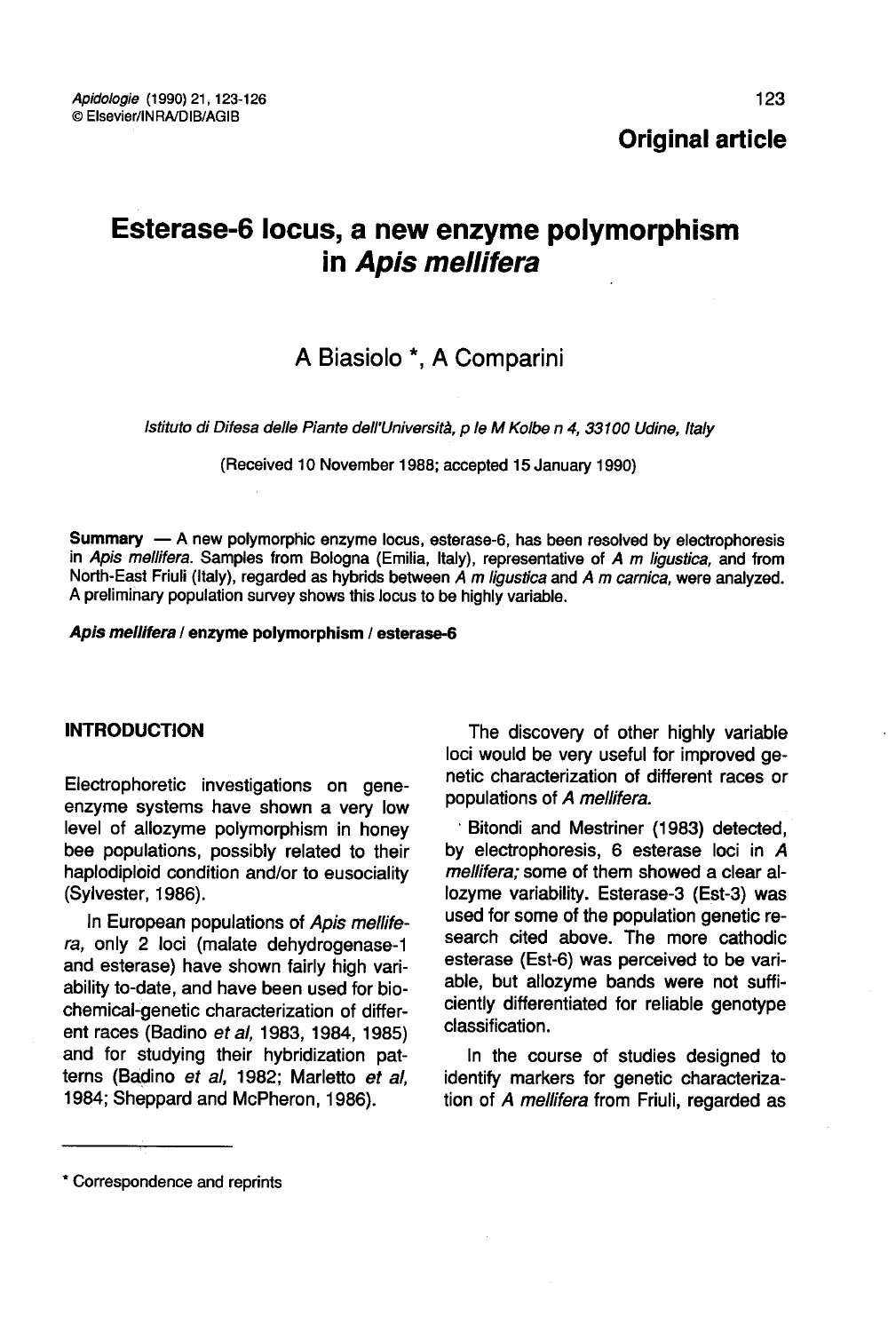a zone of hybridization between A mellifera ligustica and A mellifera carnica (Bolchi Serini et al, 1982; Ruttner, 1988), we obtained a reliable electrophoretic separation of Est-6 allozyme bands. A preliminary population survey was carried out in samples of A mellifera from Friuli and, for comparison, in a sample of A m ligustica. The data show that Est-6 locus is a potential new marker for genetic population studies in A mellifera.

#### MATERIALS AND METHODS

Adult workers of A mellifera were sampled, in late summer 1987, from 2 apiaries near Tarvisio (North-East Friuli, Italy) and 1 near Bologna (Emilia, Italy). The latter were supplied by the Istituto Nazionale di Apicoltura, Bologna, as representative of A m ligustica. For each apiary, workers were captured near the entrance of several hives. The samples were stored at - 40 °C until needed. Five individuals from every hive were used for electrophoresis.

Thorax-head sections of individual bees were homogenized in 0.15 ml buffer  $(0.2 \text{ mol} \cdot \text{L}^{-1})$ every hive were used for electrophoresis.<br>Thorax-head sections of individual bees<br>were homogenized in 0.15 ml buffer (0.2 mol·l<sup>-1</sup><br>Tris-HCl, pH 8; 0.25 mmol·l<sup>-1</sup> 2-mercapto-<br>ethanol; 1 mmol·l<sup>-1</sup> EDTA). Electrophoresis w conducted on the supernatants after homogenate centrifugation. Horizontal electrophoresis was performed in 11.5% starch gels using, as electrode buffer,  $0.18$  mol $-I$ <sup>-1</sup> Tris-citrate. pH 7.0, diluted 1:15 in the gel. Electrophoresis was carried out at 250 V and 5 °C for 5 h.

The best staining method for Est-6 was the following: the gel slices were immersed in the substrate solution (1 ml of 0.5% α-naphthylbutyrate in acetone added to 50 ml of 0.05 mol $\cdot$ l<sup>-1</sup> Tris-HCl, pH 7.2); after 1 h of incubation at 38 °C, the substrate solution was removed and replaced with the staining solution (50 mg of Fast Blue BB salt in 50 ml of 0.05 mol $-I$  Tris-HCl, pH 7.2). Est-6 allozyme bands were clearly resolved after 30 min at 38 °C. Best results were obtained by staining the upper gel slice.

#### RESULTS AND DISCUSSION

In Apis mellifera, the esterase electrophoretic pattern is composed of 6 different regions, which have been attributed to the activity of 6 different loci (Bitondi and Mestriner, 1983). Est-6, the most cathodic, exhibited 3 co-dominant alleles in our samples. This enzyme is a monomer, based on heterozygote banding patterns (fig 1).

The Est-6 genotype distribution of the studied populations of A mellifera well fitted the Hardy-Weinberg expectations, supporting our genetic interpretation for this polymorphism. The allele frequencies are reported in table I. Comparison of allele distribution by contingency tables have shown significant differences among the 3 samples, whether considered together or 2 at a time.

Table I. Est-6 allele frequencies and heterozygosity values observed (expected) in the analyzed samples of Apis mellifera. H = heterozygosity;  $N =$  number of workers analyzed.

| Apiary localities:<br>alleles | Camporosso | S Leopoldo<br>(Friuli samples) | Bologna    |  |
|-------------------------------|------------|--------------------------------|------------|--|
| a                             | 0.07       | 0.28                           | 0.03       |  |
| b                             | 0.74       | 0.70                           | 0.95       |  |
| c                             | 0.19       | 0.02                           | 0.02       |  |
| Ν                             | 50         | 50                             | 75         |  |
| н                             | 0.42(0.41) | 0.36(0.43)                     | 0.11(0.10) |  |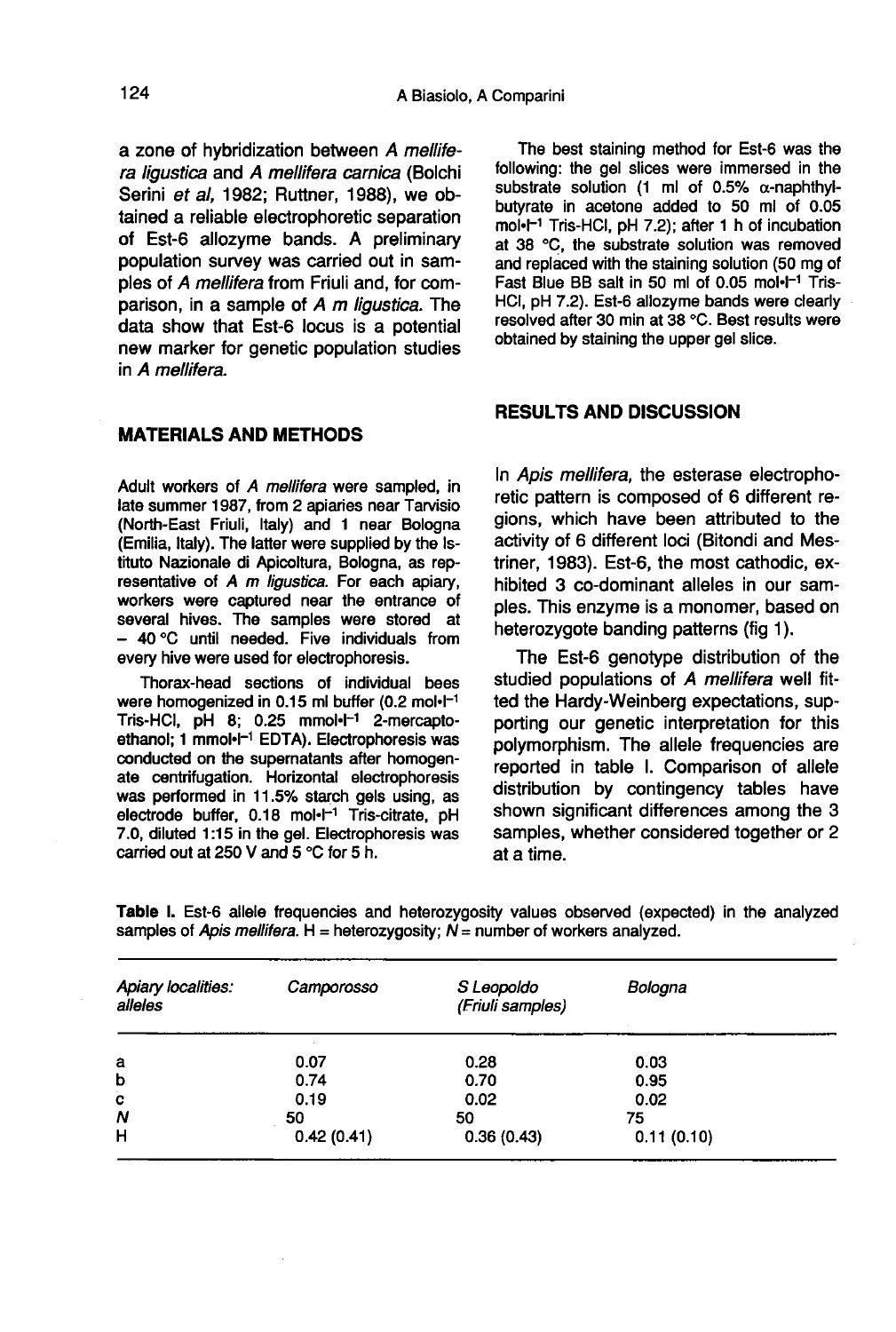

Fig 1. Photograph of some Est-6 electrophoretic patterns and corresponding genotypes, observed in workers of Apis mellifera. Under the staining conditions, overstained bands corresponding to Est-3 and Est-4 loci (Bitondi and Mestriner, 1983) also appear.

The 2 Friuli samples are clearly more variable at Est-6 than the Bologna sample (heterozygosity about 0.4 and 0.1, respectively). This agrees with the view that Friuli populations of A mellifera might represent hybridization between A m carnica and A m ligustica (Bolchi Serini et al, 1982; Ruttner, 1988).

The Est-6 polymorphism may aid in the better characterization of different races of A mellifera, particularly A m carnica and A m ligustica. This possibility should be ascertained by extensive studies of Est-6 variability in  $A$  m carnica and  $A$  m ligustica populations from areas of endemism.

### ACKNOWLEDGMENTS

We thank the Istituto Nazionale di Apicoltura (Bologna) and Mr M D'Agaro (Istituto di Difesa delle Piante, Udine) for supplying the bee material.

Résumé — Le locus esterase-6, nouveau cas de polymorphisme enzymatique chez Apis mellifica. Les populations de l'abeille domestique ont montré jusqu'à présent un très faible degré de polymorphisme allozymique. Un nouveau système enzymatique polymorphique, le locus esterase-6 (Est-6), a été mis en évidence chez Apis mellifica par électrophorèse.

Les analyses ont porté sur 15 ruches situées à Bologne (Emilie, Italie), représentatives de la race Apis mellifica ligustica et 20 ruches du nord-est du Frioul (Italie), considérées comme des hybrides de A m ligustica et A m carnica. Cing ouvrières adultes ont été prélevées dans chaque ruche. L'électrophorèse horizontale sur gel d'amidon a été réalisée sur des coupes individuelles tête-thorax. Le tampon électrode était constitué de tris-citrate à 0,18<br>mol·l<sup>-1</sup>, pH 7,0 dilué à 1/15 dans le gel. d'amidon a ete realisee sur des coupes in-<br>dividuelles tête-thorax. Le tampon élec-<br>trode était constitué de tris-citrate à 0,18<br>mol·l<sup>-1</sup>, pH 7,0 dilué à 1/15 dans le gel.<br>Les bandes d'Est-6 ont été mieux révélées en utilisant l'α-naphtylbutyrate comme substrat dans le bain de coloration.

L'Est-6 a présenté dans nos échantillons 3 allèles codominants (fig 1). Les 2 échantillons du Frioul se différencient nettement de celui de Bologne par un taux plus élevé de variabilité de l'Est-6 (tableau I). Le polymorphisme du locus de l'Est-6 peut contribuer à une meilleure caractérisation des différentes races d'Apis mellifica.

#### Apis mellifica / polymorphisme enzymatique / estérase-6

Zusammenfassung — Der Esterase-6<br>Locus, ein neuer Enzympolymorphismus bei Apis mellifera. Die Populationen der Honigbiene haben bisher einen sehr niedrigen Grad von Allozym-Polymorphismen gezeigt. Ein neues polymorphes Gen-Enzym-System, der Esterase-6 Locus (Est-6) wurde durch Elektrophorese bei Apis mellifera eindeutig nachgewiesen.

Es wurden 15 Völker aus Bologna (Emilia, Italien), repräsentativ für Apis